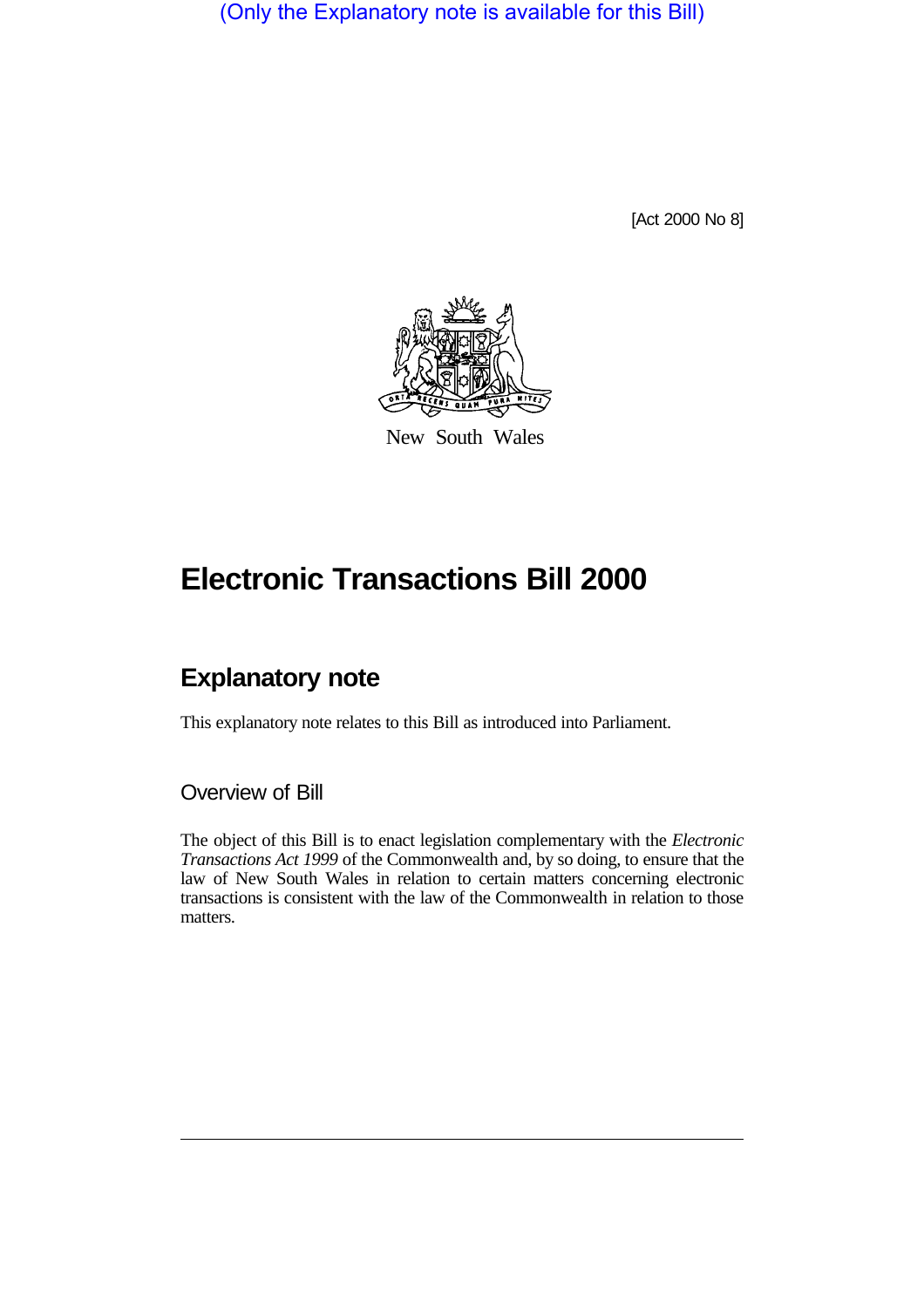Explanatory note

### Outline of provisions

#### **Part 1 Preliminary**

**Clause 1** sets out the name (also called the short title) of the proposed Act.

**Clause 2** provides for the commencement of the proposed Act on a day or days to be fixed by proclamation.

**Clause 3** sets out the object of the proposed Act, which is to provide a regulatory framework that:

- (a) recognises the importance of the information economy to the future economic and social prosperity of Australia, and
- (b) facilitates the use of electronic transactions, and
- (c) promotes business and community confidence in the use of electronic transactions, and
- (d) enables business and the community to use electronic communications in their dealings with government.

**Clause 4** sets out a simplified outline of the proposed Act in the following terms:

- (a) For the purposes of a law of the State, a transaction is not invalid because it took place by means of one or more electronic communications.
- (b) The following requirements imposed under a law of the State can generally be met in electronic form:
	- (i) a requirement to give information in writing,
	- (ii) a requirement to provide a signature,
	- (iii) a requirement to produce a document,
	- (iv) a requirement to record information,
	- (v) a requirement to retain a document.
- (c) For the purposes of a law of the State, provision is made for determining the time and place of the dispatch and receipt of an electronic communication.
- (d) The purported originator of an electronic communication is bound by it for the purposes of a law of the State only if the communication was sent by the purported originator or with the authority of the purported originator.

**Clause 5** defines certain words and expressions used in the proposed Act, of which the more significant are *electronic communication*, *information*, *information system* and *transaction*.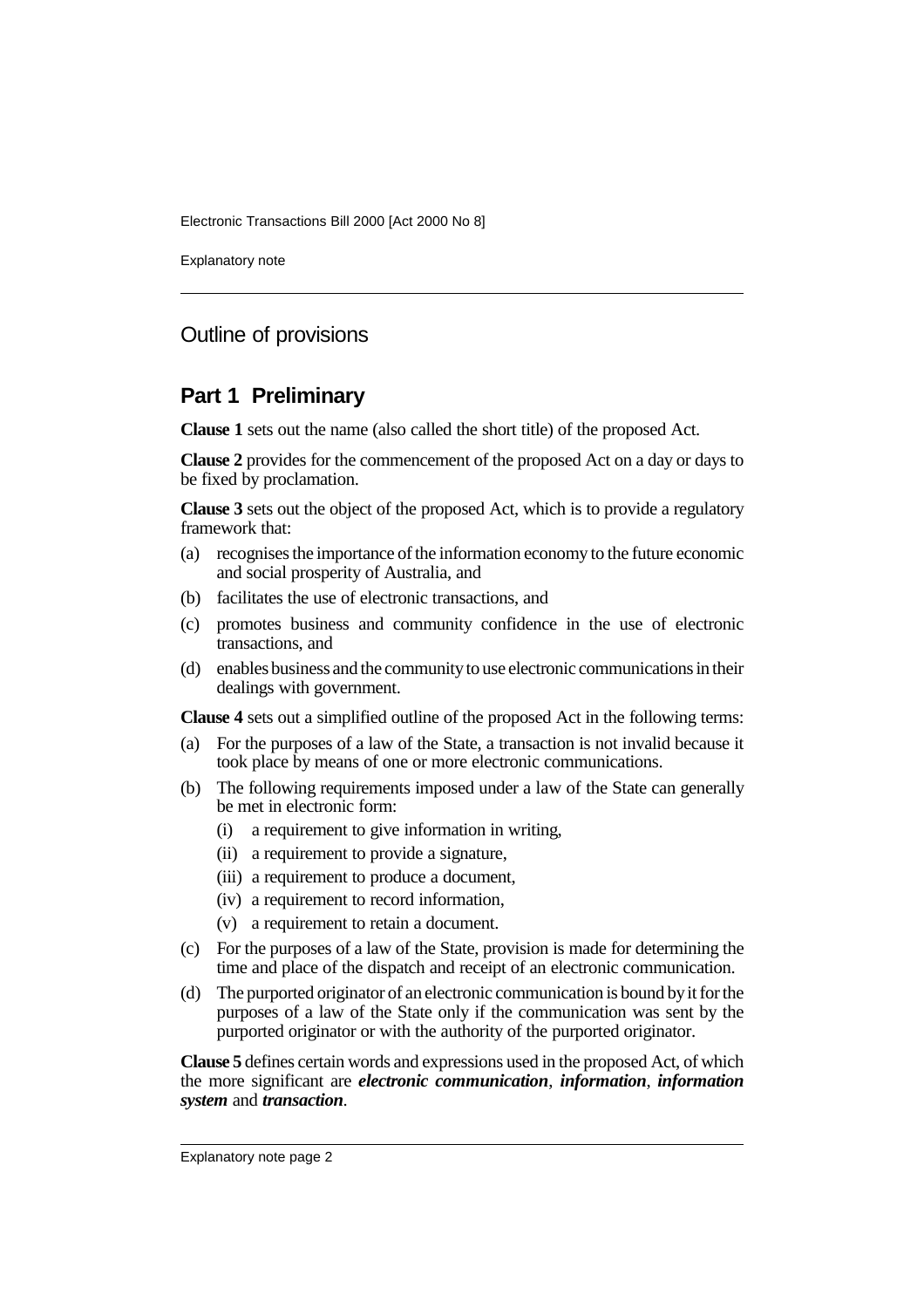Explanatory note

**Clause 6** provides that the proposed Act is to bind the Crown.

### **Part 2 Application of legal requirements to electronic communications**

#### **Division 1 General rule about validity of transactions for the purposes of laws of this jurisdiction**

**Clause 7** sets out a general rule to the effect that, for the purposes of a law of the State, a transaction is not invalid because it took place wholly or partly by means of one or more electronic communications. The general rule is expressed to be subject to other provisions of the proposed Act that deal with the validity of transactions. The regulations under the proposed Act are to be able to exclude the general rule in relation to specified transactions and specified laws of the State.

#### **Division 2 Requirements under laws of this jurisdiction**

**Clause 8** provides that a person who, under a law of the State, is required or permitted to give information in writing may instead give that information by means of an electronic communication. Generally speaking, for information given by means of an electronic communication to be acceptable:

- (a) it must be reasonable to expect that the information will continue to be accessible for future reference, and
- (b) the recipient of the information must consent to being given information by means of an electronic communication.

**Clause 9** provides that a person who, under a law of the State, is required to give a signature may instead use an alternative means of authenticating the person's identity in relation to an electronic communication of information. Generally speaking, for an alternative means of authentication to be acceptable:

- (a) those means must identify the person and indicate the person's approval of the information being communicated, and
- (b) those means must be as reliable as is appropriate for the purposes for which the information is communicated, and
- (c) the recipient of the information must consent to the use of those means.

**Clause 10** provides that a person who, under a law of the State, is required or permitted to produce a document in hard copy may instead produce the document in electronic form. Generally speaking, for an electronic document to be acceptable: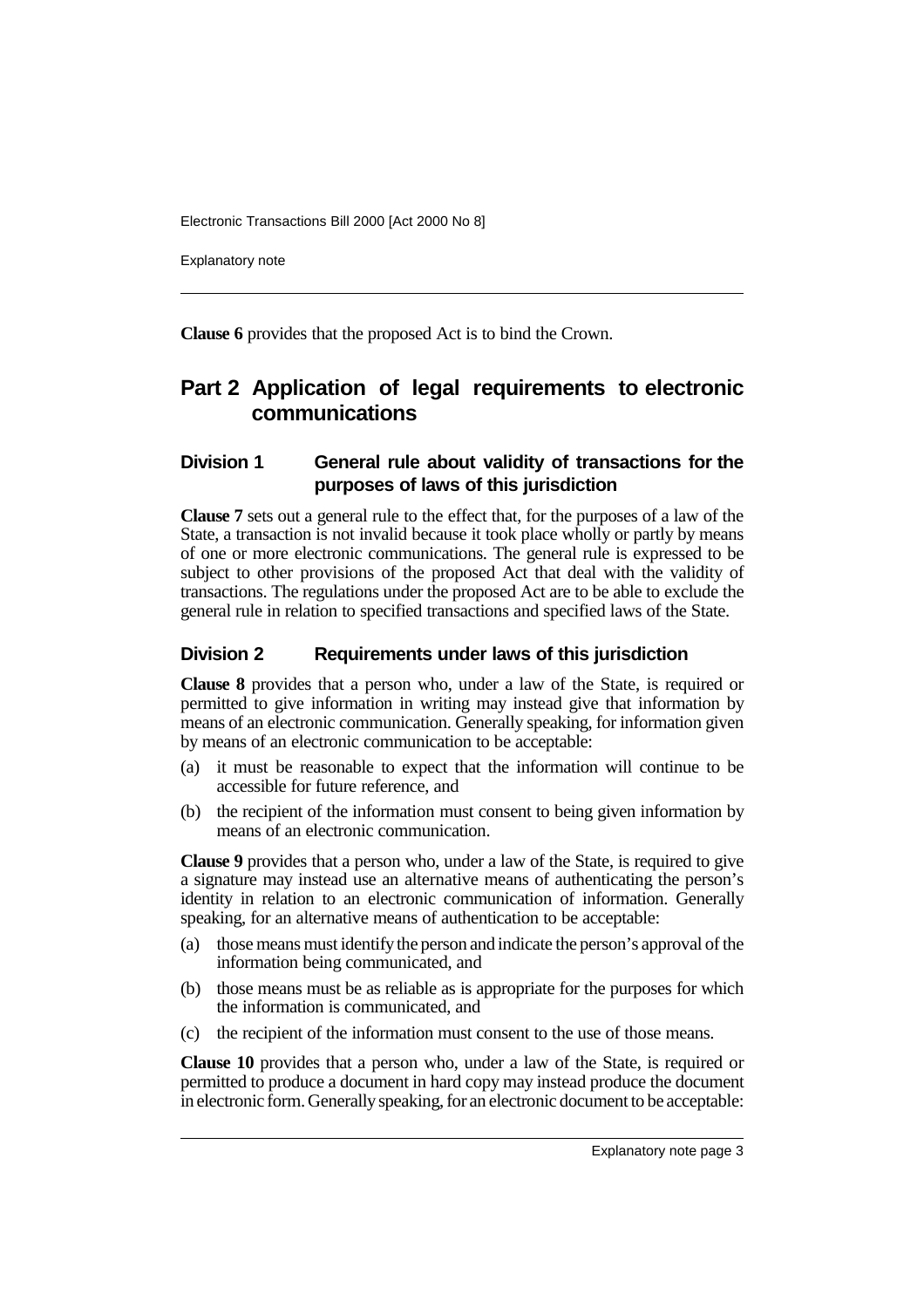Explanatory note

- (a) the method of generating an electronic document must provide a reliable means of assuring that the integrity of the information contained in the document is maintained, and
- (b) it must be reasonable to expect that the information contained in the electronic document will continue to be accessible for future reference, and
- (c) the recipient of the document must consent to being given an electronic document.

**Clause 11** provides that a person who, under a law of the State, is required to record information in writing, to retain a document in hard copy or to retain information the subject of an electronic communication, may record or retain the information in electronic form. Generally speaking, for an electronic form of recording or retaining information to be acceptable:

- (a) it must be reasonable to expect that the information will continue to be accessible for future reference, and
- (b) the method for storing the information must comply with any requirements of the regulations under the proposed Act as to the kind of data storage device on which the information is to be stored, and
- (c) in the case of a document that is required to be retained:
	- (i) additional information as to the origin and destination of the communication, and as to the time that the electronic communication was sent and received, are to be retained, and
	- (ii) the method for retaining information must provide a reliable means of assuring that the integrity of the information is maintained.

**Clause 12** enables the regulations under the proposed Act to provide that the proposed Division, or a specified provision of the proposed Division, does not apply to a specified requirement, a specified permission or a specified law of the State.

#### **Division 3 Other provisions relating to laws of this jurisdiction**

**Clause 13** establishes default rules in relation to the time and place of dispatch and receipt of electronic communications. Generally speaking:

(a) an electronic communication is taken to have been dispatched by the person by whom it is originated when it first enters an information system outside the control of the originator, and